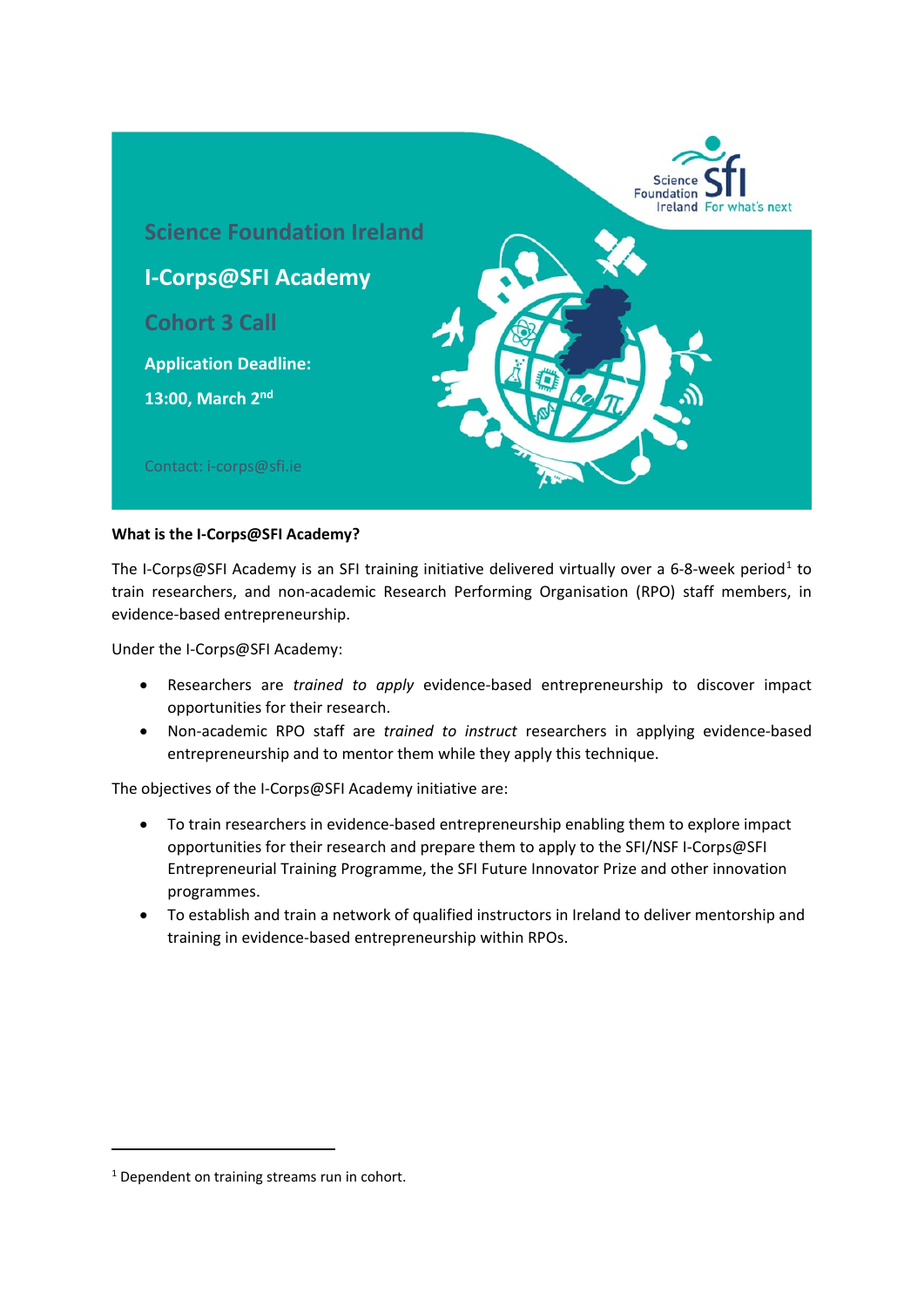## **Who can apply?**

Under Cohort 3, there is only one application stream (i.e. no Instructor-Trainee stream is being offered in Cohort 3):

• **Research Teams**

Applications can be submitted by teams comprising two researchers (at independent investigator<sup>[2](#page-1-0)</sup> or funded investigator, postgraduate or postdoctoral career stage), working on a technical innovation based on STEM research, with the ambition to translate their work for impact. Both researchers must be based at an eligible RPO. However, both researchers do not need to be based at the same RPO, nor do both researchers need to be at the same career stage. Both researchers must work on the same problem during training.

**Cohort size is limited to 20 research teams**. If a team is successful in its application but a cohort is filled, the team will be allocated to a subsequent cohort.

A limited number of *observers* may be permitted to attend a cohort. Attendance by observers is discretionary and intended to provide an opportunity to learn about the programme and promote applications to it at a later stage. Observers may only attend the research team training component of the programme.

## **Who will provide the training and how will it be delivered?**

Training will be provided by a highly experienced instructor team from the [NSF I-Corps South Node](https://www.icorpssouth.com/) based at Georgia Tech. The instructor team will be led by Prof Keith McGreggor who is the Executive Director of the I-Corps South Node and Director of Georgia Tech's VentureLab.

Training will be cohort-based and will be delivered virtually to teams. NSF's I-Corps evidence-based entrepreneurship methodology will be used throughout. Training will involve virtual tutorials, opportunity discover activities with stakeholders/potential customers, team presentations and oneto-one mentoring (office hours). Teams will also be supported by members of the I-Corps@SFI Academy network of instructor trainees and mentors.

### **Schedule and Duration**

Under Cohort 3, training will commence on **March 8th**. In terms of time commitment, research teams can expect to participate for ca. 28-hours. An overview of the training schedule is provided in Table 1 below. Office Hours are open time slots when teams have an opportunity to have one-to-one sessions with instructors/mentors.

| <b>Week</b> | <b>Research Teams</b><br>(Hours) |
|-------------|----------------------------------|
|             | 12                               |
| 2           | 4                                |
| 3           | <b>Office Hours</b>              |
|             |                                  |
| 5           | <b>Office Hours</b>              |
|             |                                  |

Table 1. Indicative training schedule for Cohort 3 of the I-Corps@SFI Academy.

<span id="page-1-0"></span> $2$  Lead Principal Investigator (PI) or Co-Principal Investigator (Co-PI) on a research grant.